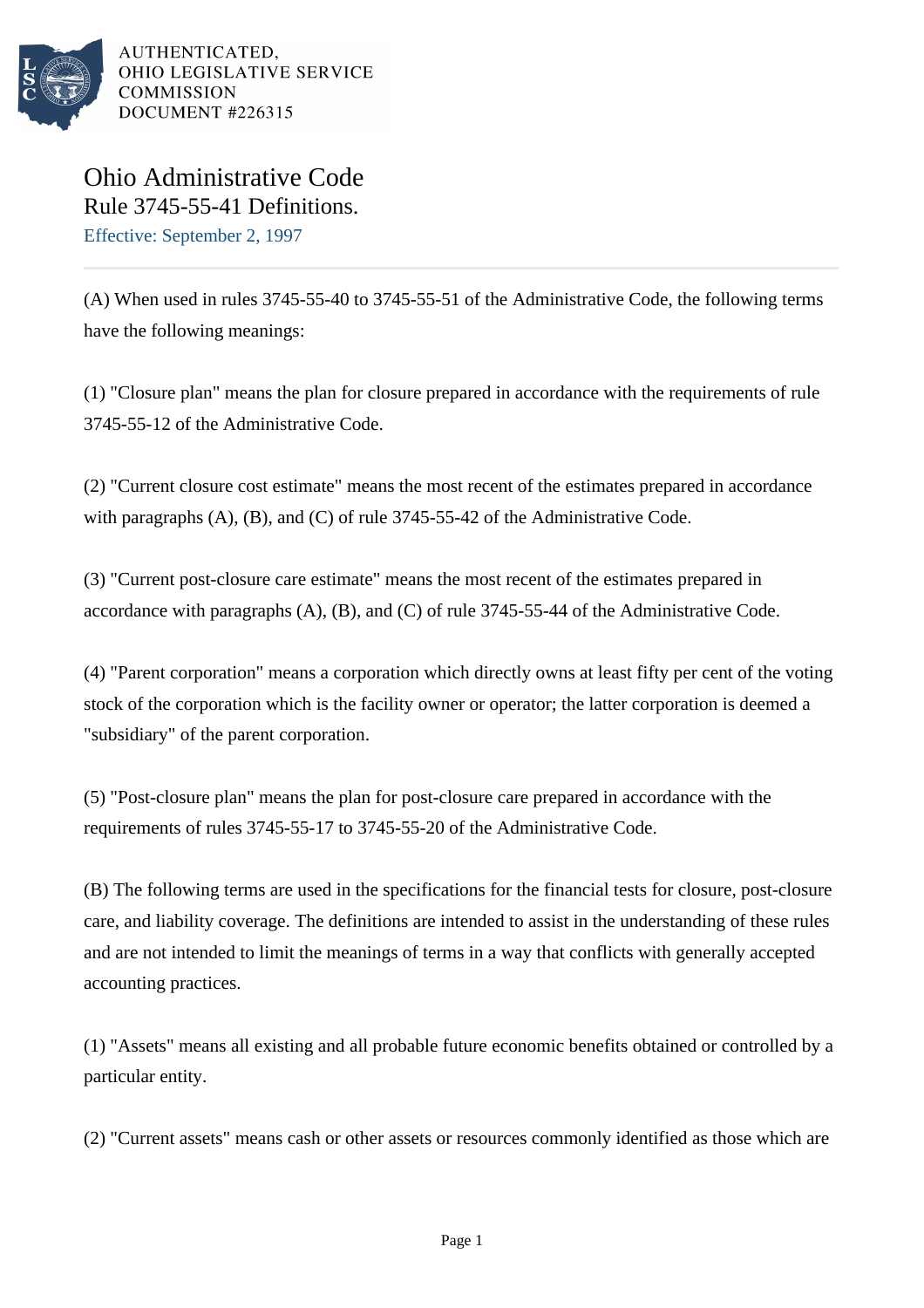

## AUTHENTICATED. OHIO LEGISLATIVE SERVICE **COMMISSION** DOCUMENT #226315

reasonably expected to be realized in cash or sold or consumed during the normal operating cycle of the business.

(3) "Current liabilities" means obligations whose liquidation is reasonably expected to require the use of existing resources properly classifiable as current assets or the creation of other current liabilities.

(4) "Current plugging and abandonment cost estimate" means the most recent of the estimates prepared in accordance with rule 3745-34-36 of the Administrative Code.

(5) "Independently audited" refers to an audit performed by an independent certified public accountant in accordance with generally accepted auditing standards.

(6) "Liabilities" means probable future sacrifices of economic benefits arising from present obligations to transfer assets or provide services to other entities in the future as a result of past transactions or events.

(7) "Net working capital" means current assets minus current liabilities.

(8) "Net worth" means total assets minus total liabilities and is equivalent to owner's equity.

(9) "Tangible net worth" means the tangible assets that remain after deducting liabilities; such assets would not include intangibles such as good will and rights to patents or royalties.

(C) As used in the liability insurance requirements, the terms "bodily injury" and "property damage" shall have the meanings given these terms by applicable Ohio law. However, these terms do not include those liabilities which, consistent with standard industry practices, are excluded from coverage in liability policies for bodily injury and property damage. Ohio EPA intends the meanings of other terms used in the liability insurance requirements to be consistent with their common meanings within the insurance industry. The following definitions of several of the terms are intended to assist in the understanding of the liability insurance requirements and are not intended to limit their meanings in a way that conflicts with general insurance industry usage.